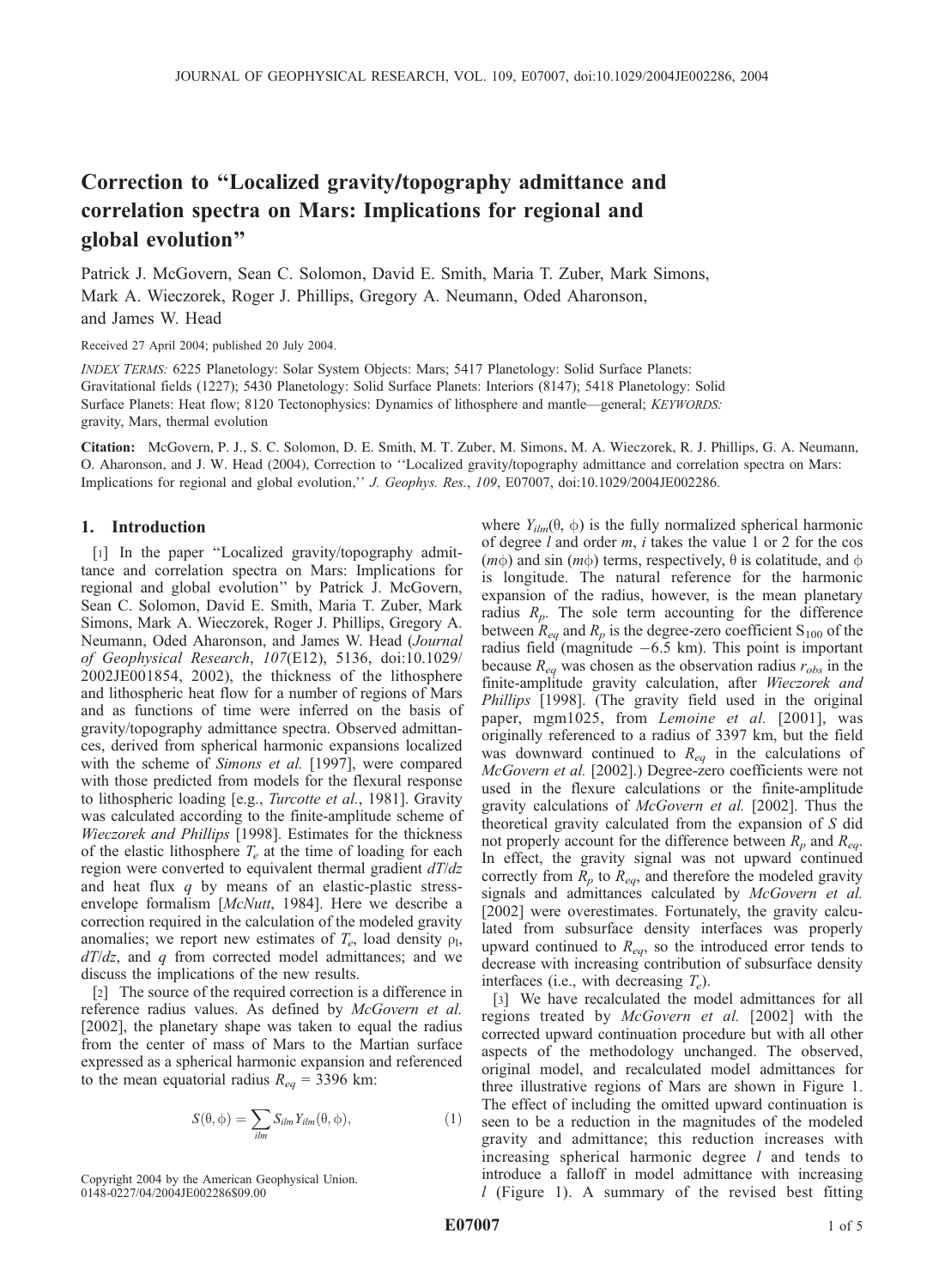

Figure 1. Gravity/shape admittance and correlation spectra versus spherical harmonic degree *l* for (from top to bottom) Alba Patera (window center at  $42^{\circ}$ N,  $249^{\circ}$ E), for harmonic window width  $L_{win} = 10$ , and Ascraeus Mons (11.5°N, 256°E) and Noachis Terra (35°S, 26°E), for  $L_{win} = 15$ . Left vertical axis: Curves with errors bars display admittances from observed gravity and shape fields, together with formal errors. Admittances from observed shape and gravity determined from models of thin-spherical-shell flexure are shown as dashed curves for the original calculations and solid curves for the corrected admittances. Following the practice of McGovern et al. [2002], nominal model values (given in Table 1 of that paper) are used in all cases, including density  $\rho_1 = 2900 \text{ kg/m}^3$ , which differs from the best fit densities (Table 1) determined here for the features shown. Calculated admittance curves are for an elastic lithosphere thickness  $T_e$  varying from 0 to 200 km (bottom to top) in 40-km increments as well as for a completely uncompensated model (i.e., infinitely rigid lithosphere, labeled ''R''). Right vertical axis: Thick solid curves depict the correlation between the observed gravity and shape fields. See color version of this figure in the HTML.

parameter values  $(T_e, dT/dz, q,$  and  $\rho_1$ ) for all regions is given in Table 1.

# 2. Corrected Results

#### 2.1. Volcanoes and Volcanic Rises

[4] Recalculation of gravity/topography admittances significantly increases the best fit densities of the material loading the lithosphere at large Martian volcanoes and volcanic provinces [Belleguic et al., 2004]. As was found earlier [McGovern et al., 2002], the Tharsis Montes have higher best fit densities than Olympus Mons, with Arsia Mons having the highest. However, the corrected best fit densities for all these edifices are greater by several hundred  $\text{kg/m}^3$  (Table 1) than the results of McGovern et al. [2002]. The new density estimates more closely match the densities of Martian basaltic meteorites [e.g., Neumann et al., 2004] and agree with other recent estimates of densities for Martian volcanoes [Belleguic et al., 2004; Neumann et al., 2004].

[5] On the basis of the revised calculations, the ranges of allowable values for the thickness of the elastic lithosphere  $T_e$  beneath the large volcanoes (calculated with the best fit densities) have tended to expand, particularly the lower limits [Belleguic et al., 2004]. For example, the lower bound on  $T_e$  at Olympus Mons is 70 km instead of 140 km (Table 1), although there is independent evidence from the absence of circumferential extensional faulting that the latter figure is a more reasonable lower bound [Thurber and Toksöz, 1978]. Estimates for the thickness of the elastic lithosphere beneath Ascraeus and Pavonis Montes are substantially lower, such that near-isostatic values are allowed (Table 1). Nonetheless, the best fit models have finite elastic thicknesses. In particular, the best fit model for Ascraeus Mons has a root mean square misfit of 1.5 mGal/km (at  $T_e$  = 40 km), well below the very conservative 5 mGal/km acceptance criterion adopted by McGovern et al. [2002], a figure that allowed for an essentially Airy model near the limiting value. If we instead adopt the criterion of Nimmo [2002], that models be rejected if the misfit is greater than a factor of 1.5 times the best fit value, we obtain bounds of  $T_e = 32-46$  km at Ascraeus Mons and 12-78 km at Pavonis Mons. Our revised estimates of  $T_e$  for the Elysium Rise now bracket the value (29 km, no uncertainty quoted) found by McKenzie et al. [2002].

#### 2.2. Valles Marineris

[6] For the three sites in Valles Marineris, our best fit densities are slightly higher, and the ratio  $f$  of subsurface to surface loading is slightly lower (Table 1), than those of McGovern et al. [2002]. The lower bounds on elastic thickness are significantly less at Candor Chasma but only slightly less at Hebes and Capri Chasmata. The trend of increasing subsurface loading with increasing proximity to Tharsis found by McGovern et al. [2002] still holds, supporting the proposed scenario for the association of Valles Marineris formation with intrusive activity.

# 2.3. Southern Highlands

[7] As found by McGovern et al. [2002], admittances in the southern highlands of Mars are best fit by models exhibiting Airy isostasy ( $T_e = 0$ ). Because such models require substantial compensation at the crustmantle boundary, the error in calculating the gravity due to surface relief affected these results the least. Upper limits on elastic thickness for Noachian-aged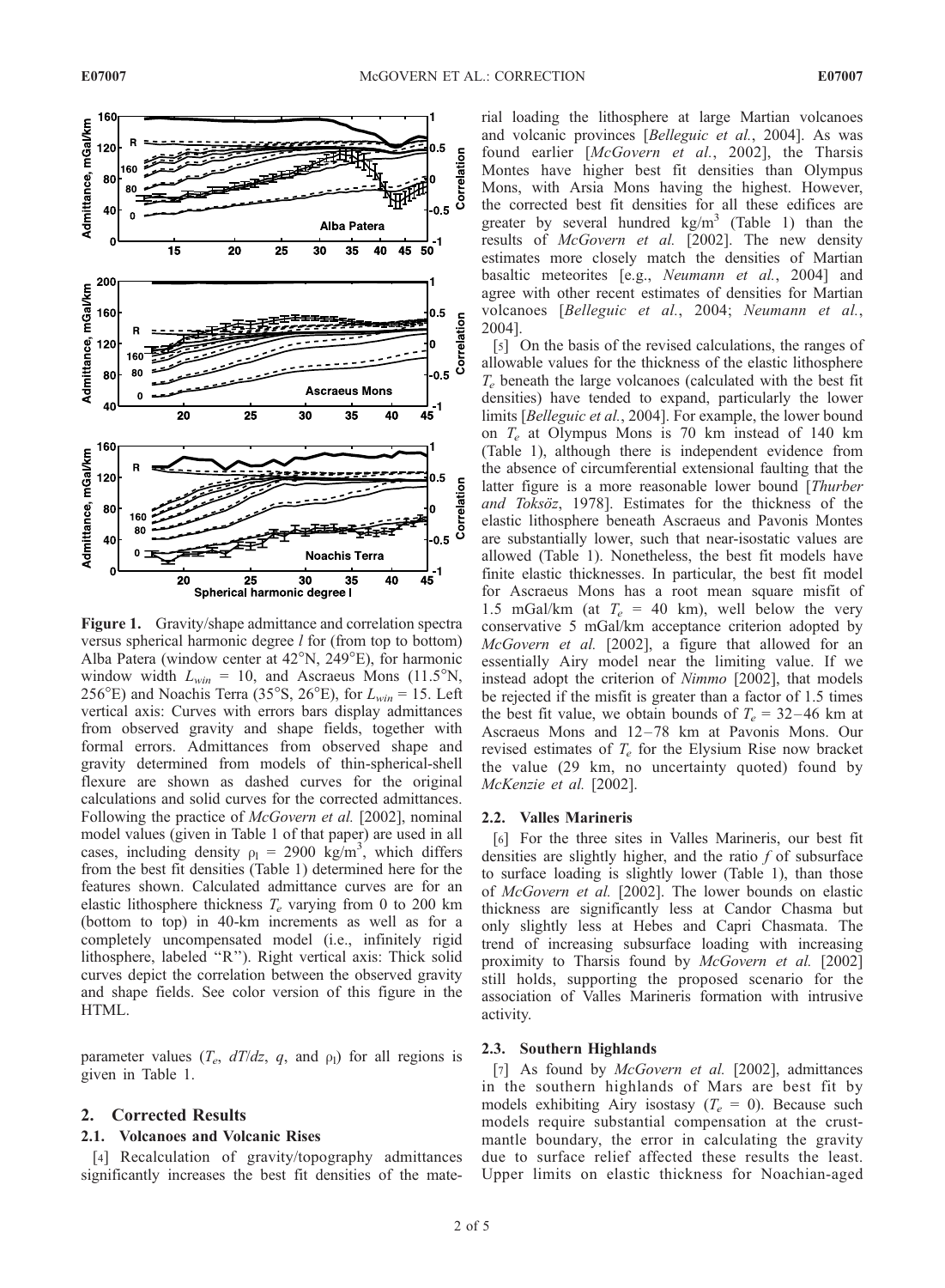Table 1. Summary of Thermal Gradient and Heat Flux Estimates

| Feature                                    | Surface<br>Age <sup>a</sup> | $T_e$ , km | Thermal<br>Gradient, K/km | Heat Flux,<br>mW/m <sup>2</sup> | $L_{win}$ | l Range<br>for Fit | Load Density <sup>b</sup><br>$\rho_l$ , kg/m <sup>3</sup> | <b>Bottom</b><br>Loading, $f$ |
|--------------------------------------------|-----------------------------|------------|---------------------------|---------------------------------|-----------|--------------------|-----------------------------------------------------------|-------------------------------|
| Olympus Mons <sup>c</sup>                  | A                           | >70        | $\leq$ 8                  | $24$                            | 10        | $16 - 50$          | $3150$ <sup>d</sup>                                       | $\Omega$                      |
| Ascraeus Mons <sup>c,e</sup>               | A                           | $2 - 80$   | $5 - 55$                  | $13 - 140$                      | 1.5       | $18 - 45$          | $3250$ <sup>d</sup>                                       | $\mathbf{0}$                  |
| Pavonis Mons <sup>c,e</sup>                | $\mathsf{A}$                | < 100      | >5                        | >13                             | 1.5       | $18 - 35$          | $3250$ <sup>d</sup>                                       | $\Omega$                      |
| Arsia Mons <sup>c,e</sup>                  | A                           | >20        | <10                       | $28$                            | 15        | $28 - 45$          | 3300 <sup>d</sup>                                         | $\mathbf{0}$                  |
| Alba Patera <sup>c,e</sup>                 | $A-H$                       | $38 - 65$  | $5.5 - 16$                | $16 - 40$                       | 10        | $13 - 35$          | $2950$ <sup>d</sup>                                       | $0 - 0.1$                     |
| Elysium Rise <sup>c</sup>                  | $A-H$                       | $15 - 45$  | $6 - 13$                  | $15 - 33$                       | 10        | $22 - 50$          | $3250$ <sup>d</sup>                                       | $\mathbf{0}$                  |
| Hebes Chasma <sup>f</sup>                  | $A-H$                       | >60        | <10                       | $28$                            | 15        | $18 - 45$          | 2900                                                      | $0.4 - 0.7$                   |
| Hebes Chasma <sup>f,g,h</sup>              | $A-H$                       | $60 - 120$ | $5 - 9$                   | $17 - 25$                       | 15        | $18 - 45$          | $2100 - 2300$ <sup>d</sup>                                | $\theta$                      |
| Candor Chasma <sup>f</sup>                 | $A-H$                       | >120       | $\leq 6$                  | $20$                            | 15        | $18 - 45$          | 2900                                                      | 0.5                           |
| Candor Chasma <sup>f,g,h</sup>             | $A-H$                       | $80 - 200$ | $3 - 7.5$                 | $11 - 23$                       | 15        | $18 - 45$          | 2200 <sup>d</sup>                                         | $\mathbf{0}$                  |
| Capri Chasma <sup>f</sup>                  | $A-H$                       | >110       | < 6                       | $20$                            | 15        | $18 - 45$          | 2900                                                      | $0.2 - 0.3$                   |
| Capri Chasma <sup>f,g,h</sup>              | $A-H$                       | >100       | $<$ 7                     | $<$ 23                          | 15        | $18 - 45$          | 2500 <sup>d</sup>                                         | $\Omega$                      |
| Solis Planum <sup>f,i</sup>                | Н                           | $24 - 37$  | $8 - 14$                  | $20 - 35$                       | 10        | $13 - 30$          | 2900                                                      | $\overline{0}$                |
| Hellas south rim <sup>f,i</sup>            | $H-N$                       | $20 - 31$  | $10 - 16$                 | $25 - 40$                       | 15        | $18 - 45$          | 2900                                                      | $\Omega$                      |
| Hellas south rime,f,j                      | $H-N$                       | $40 - 120$ | $6 - 11$                  | $20 - 28$                       | 15        | $18 - 45$          | 2900                                                      | $0 - 0.4$                     |
| Hellas west rim <sup>f,i</sup>             | $H-N$                       | $<$ 20     | >12                       | >30                             | 15        | $18 - 40$          | $2650$ <sup>d</sup>                                       | $\mathbf{0}$                  |
| Hellas basin <sup>f,i</sup>                | N                           | <13        | >14                       | >35                             | 5         | $8 - 55$           | $2750$ <sup>d</sup>                                       | $\mathbf{0}$                  |
| Noachis Terra <sup>f,i</sup>               | N                           | <12        | >20                       | >50                             | 15        | $18 - 45$          | 2800 <sup>d</sup>                                         | $\theta$                      |
| Northeastern Terra Cimmeria <sup>f,i</sup> | N                           | <12        | >19                       | >48                             | 15        | $18 - 40$          | $2950 - 3000^{\rm d}$                                     | $\Omega$                      |
| Northeastern Arabia Terra <sup>f,i</sup>   | N                           | <16        | >17                       | >43                             | 15        | $18 - 40$          | 2500 <sup>d</sup>                                         | $\theta$                      |

<sup>a</sup>The letters A, H, and N refer to Amazonian, Hesperian, and Noachian epochs, respectively.<br><sup>b</sup>Load density varied in increments of 50 kg/m<sup>3</sup> unless otherwise noted.<br><sup>c</sup>Crustal density a taken to be equal to pominal val

<sup>c</sup>Crustal density  $\rho_c$  taken to be equal to nominal value (2900 kg/m<sup>3</sup>, Table 1).

Best fit density.

<sup>e</sup> Parameter ranges reflect the possibility that lithospheric ductile strength may be limited by that of either diabase or olivine.<br><sup>f</sup>Crustal density  $\rho_c$  taken to be equal to load density  $\rho_l$ .<br><sup>ET</sup> and density varie

<sup>g</sup>Load density varied in increments of 100 kg/m<sup>3</sup>.

<sup>h</sup>Alternate solution with low surface density,  $f = 0$ .

Ductile strength taken to be that of diabase.

<sup>j</sup>Alternate solution with bottom loading.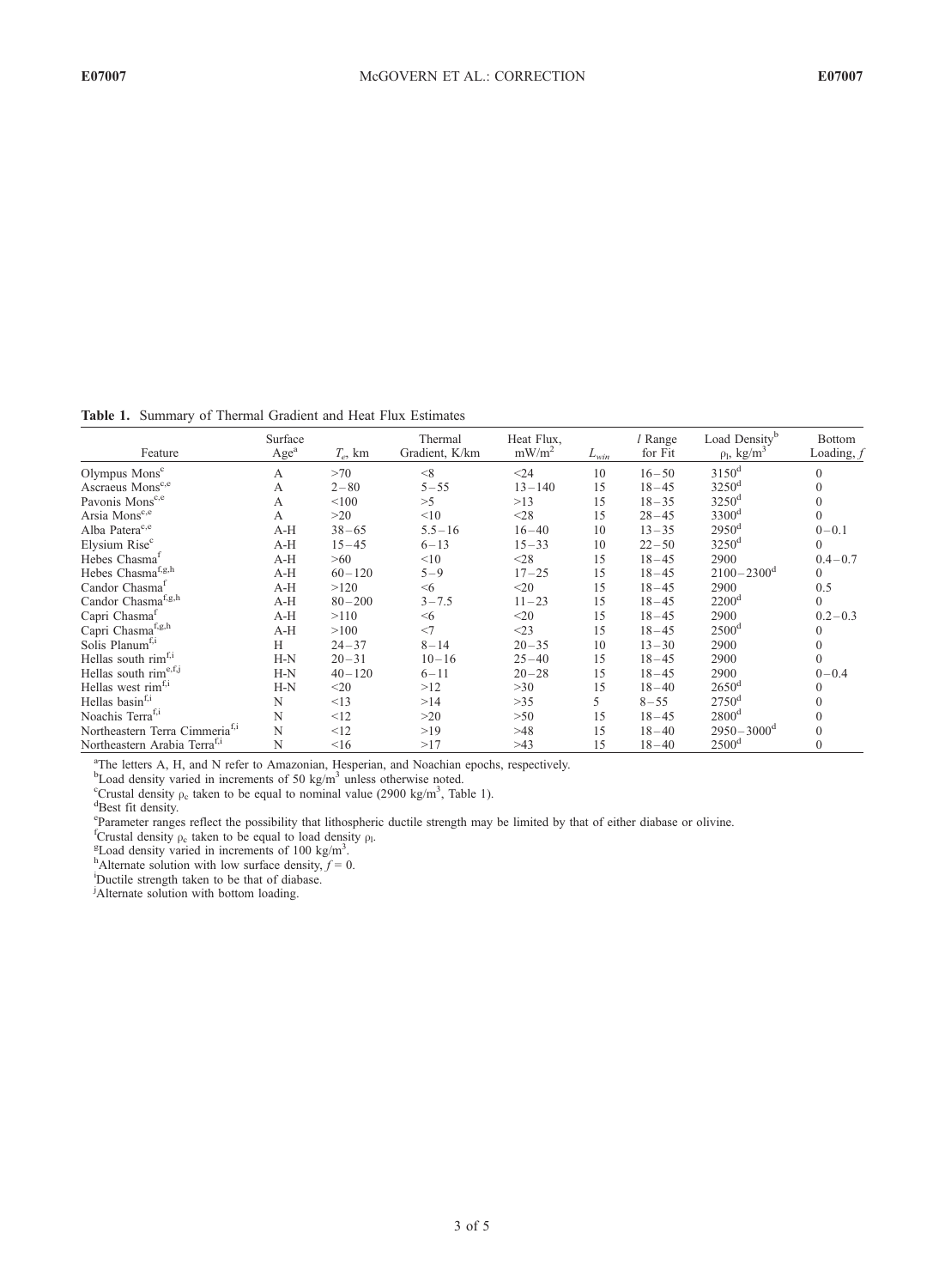terrains range from 12 to 16 km (Table 1), only a slight increase from the results of McGovern et al. [2002].

# 2.4. Changes in Estimates of  $T_e$  and  $\rho_l$

[8] To explain changes in the best fitting values for  $T_e$  and  $\rho_l$ , we note several effects of the gravity calculation correction applied here. First, compared with the results of McGovern et al. [2002], modeled admittances must be increased to match the observed admittances. In theory, such an increase may be accomplished by increasing either  $T_e$  or  $\rho$ <sub>l</sub>. At short wavelengths, however, model admittance spectra for large  $T_e$  tend to converge, requiring that any increases in magnitude result from increased  $\rho_1$ . Thus, for features with high admittances such as the large volcanoes,  $\rho_1$  must be increased so that the corrected models fit the observed shortwavelength spectrum (e.g., Table 1). Second, since increasing  $\rho_1$  increases the admittance across the whole spectrum,  $T_e$ may need to be reduced by a corresponding amount to match the long-wavelength observations. Third, because of the wavelength dependence of the gravity reduction caused by the (previously omitted) upward continuation of the surface terms, the long-wavelength slopes of the revised admittance curves are lower than those in the original paper (Figure 1). Given that models with low  $T_e$  tend to have long-wavelength admittance curves with lower slopes than models with intermediate to high  $T_e$  (see Figure 1), the correction is likely to result in a lowering of elastic thickness estimates for certain regions. The interaction of these effects is seen most clearly at the large volcanoes. The first accounts for the increased densities found there, while the second and third account for the decreased  $T_e$  estimates (see Table 1). These effects were first seen in the results of Belleguic et al. [2004] for Olympus Mons.

# 3. Thermal History of Mars

[9] Although our new calculations allow a somewhat broader range of Martian thermal evolution models than reported by McGovern et al. [2002], the general finding of declining mantle heat flux with time still holds. Heat flux and thermal gradients for the Noachian and Noachian-Hesperian terrains (Figure 2) are very similar to our original results, as are those for Solis Planum and the Hesperian-Amazonian locations in Valles Marineris. These results are consistent with a rapid decline of mantle heat flux during the Noachian and a more modest subsequent decline, as deduced by McGovern et al. [2002].

[10] Whereas estimated heat fluxes and thermal gradients for the Amazonian volcanoes Olympus and Arsia Montes are similar to those previously calculated, those for Ascraeus and Pavonis Montes are now seen to be unbounded above their lower limits. This finding is consistent with the inference of Solomon and Head [1990] that the thermal state of Mars in the Amazonian was characterized by large spatial variations. As noted above, however, the best fit elastic thickness values for Ascraeus (32 – 46 km) and Pavonis Montes (12–78 km) are finite, unlike the  $T_e = 0$ (Airy compensation) values that yield the best fits in the Noachian highlands. These best fit elastic thicknesses give bounds on heat flux and thermal gradient similar to those inferred in our previous paper (see the thickened lines in Figure 2). A thermal evolution in which the heat flux from



Figure 2. (a) Lithospheric thermal gradient  $dT/dz$  (in K/km) and (b) heat flux q (in mW/m<sup>2</sup>) versus surface age for several regions on Mars. Three of the age subdivisions correspond to the Noachian, Hesperian, and Amazonian epochs (in order of decreasing age); the remaining two are used to identify features that exhibit surface unit ages spanning two epochs (see also Table 1). Within a given age subdivision, vertical positions give an approximate indication of the relative surface ages of features, although the development of a given pair of features may have overlapped in time. Arrows indicate that  $dT/dz$  or q have upper bounds that exceed the values shown in the figure. Thickened lines for Pavonis and Ascraeus Montes indicate ranges in  $dT/dz$  and q for best fit models; for all other locations with arrows, the best fit values are unbounded. See color version of this figure in the HTML.

the Martian interior consistently declines with time [Zuber et al., 2000; McGovern et al., 2002; McKenzie et al., 2002] thus remains the most likely scenario.

[11] **Acknowledgments.** We gratefully acknowledge V. Belleguic for pointing out the error in our original calculations and Associate Editor Francis Nimmo for constructive comments. This research was supported by